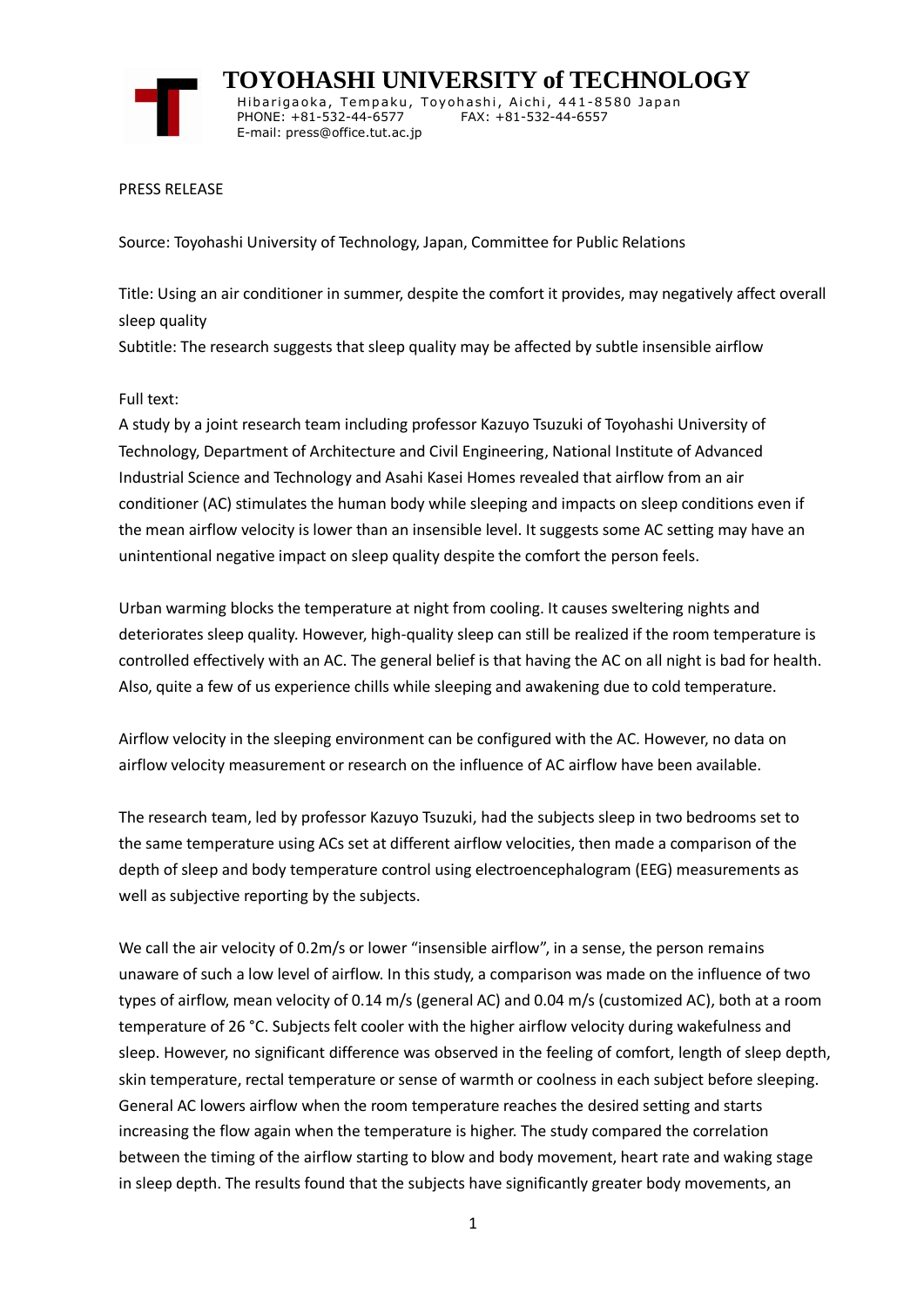

 **TOYOHASHI UNIVERSITY of TECHNOLOGY** Hibarigaoka, Tempaku, Toyohashi, Aichi, 441-8580 Japan PHONE: +81-532-44-6577 FAX: +81-532-44-6557 E-mail: press@office.tut.ac.jp

increased heart rate and a higher frequency of waking in the room that has the AC with a mean velocity of 0.14 m/s. This suggests the general AC may have some influence on sleep, as we discovered that subjects roll over or their sleep depth changes the moment cool air blows out.

This study was conducted using healthy adult male subjects. It implies that the cold airflow may have a greater impact on the overall sleep of female and elderly subjects with lower physical strength or a greater sensitivity to cold. The result of this study is expected to be a useful clue as to how to configure the airflow velocity of an AC to create a comfortable sleeping environment.

This research is the result of the study conducted by Professor Kazuyo Tsuzuki at the National Institute of Advanced Industrial Science and Technology.

The research results were reported online in the Energy and Buildings journal on December 23, 2016.

# Funding:

This research was conducted with the Grants-in-Aid for Scientific Research #21300271 and #25282016 by Ministry of Education, Culture, Sports, Science and Technology and Japan Society for the Promotion of Science.

### Reference:

Morito, N., Tsuzuki, K., Mori, I., and Nishimiya, H. (2017). Effects of two kinds of air conditioner airflow on human sleep and thermoregulation. Energy and Buildings, 138, 490-498., DOI: 10.1016/j.enbuild.2016.12.066

Further information Toyohashi University of Technology 1-1 Hibarigaoka, Tempaku, Toyohashi, Aichi Prefecture, 441-8580, JAPAN Inquiries: Committee for Public Relations E-mail: press@office.tut.ac.jp

Toyohashi University of Technology founded in 1976 as a National University of Japan is a research institute in the fields of mechanical engineering, advanced electronics, information sciences, life sciences, and architecture.

Website[: http://www.tut.ac.jp/english/](https://www.tut.ac.jp/english/)